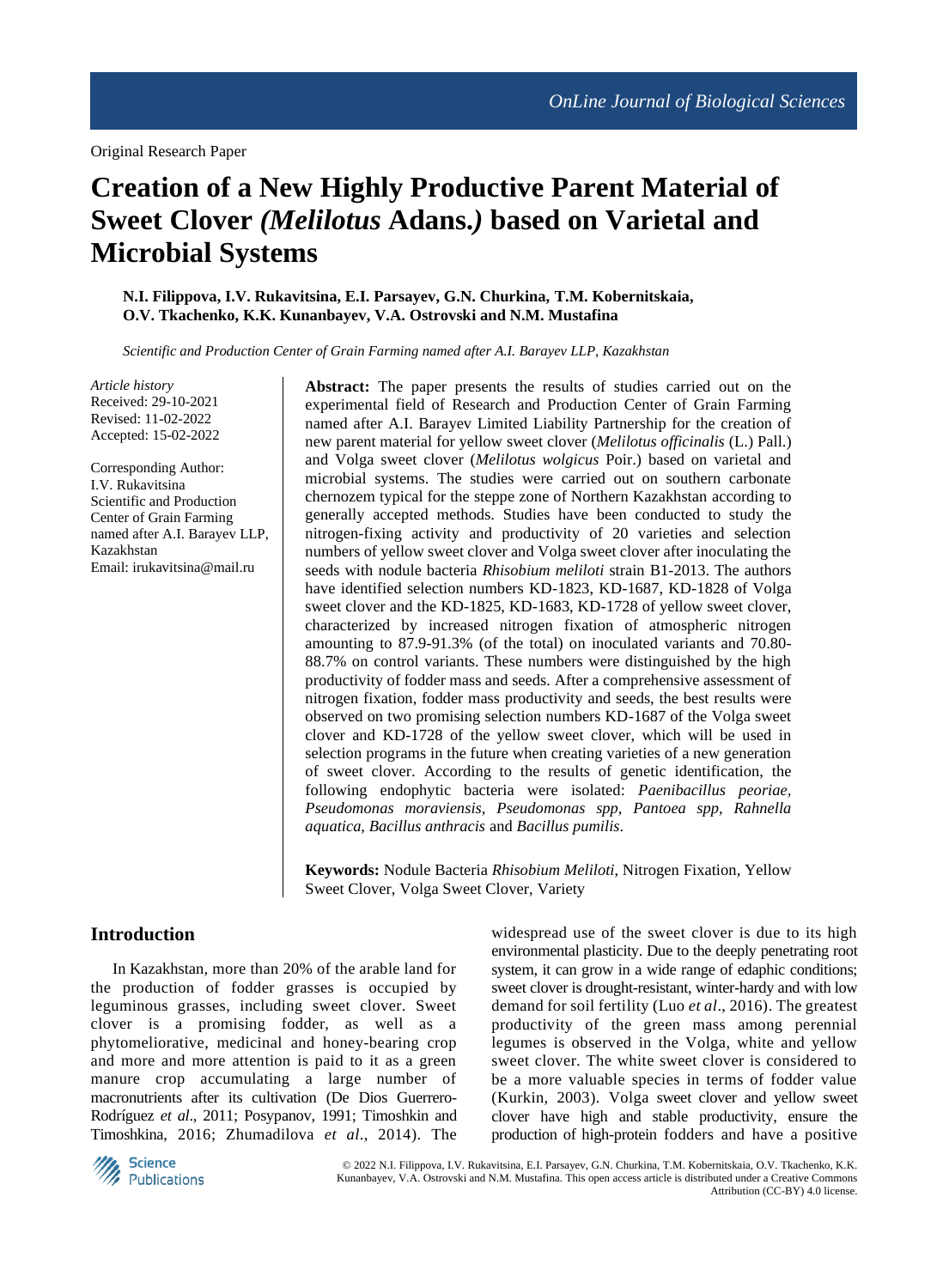effect on all elements of soil fertility (Dridiger, 2014; Zelenin, 2013).

Despite the above, one of the main advantages of the culture, the high efficiency of symbiotic nitrogen fixation, is insufficiently expressed in the existing varieties of sweet clover (Tikhonovich, 2000; Zadorin, 2003). For a long time, the work on studying the problem of plant-microbial symbioses remained a monopoly of microbiological institutes that create highly effective microbial preparations. As a result, the role of the host plant, the most genetically stable partner of the plant-microbial system, in the formation of symbioses was underestimated and targeted selection of legumes for this trait was practically not carried out.

Part of the genes determining symbiosis with nodule bacteria in the sweet clover is involved in controlling the development and functioning of arbuscular endomycorrhiza and the interaction of plants with mycorrhizal fungi and nodule bacteria is considered as a triple symbiotic system (Borisov *et al*., 2007). Therefore, the studies aimed at creating highly productive associations of sweet clover with both endosymbionts are promising from the point of view of increasing biological nitrogen fixation and symbiotic potential in general, reducing the degree of cost and increasing the ecological orientation of agriculture.

In natural conditions, legumes use only 10-30% of their nitrogen-fixing potential. Inoculation of them with effective selection strains of nodule bacteria increases this indicator to 15-50% and the rest of the reserve can be used to optimize the conditions for the functioning of symbiosis. The genetic nitrogen-fixing potential of legume-rhizobial symbiosis can be significantly increased by coordinated selection of phyto- and rhizobiosymbionts (Tolkachev and Didovich, 2003).

The creation of highly efficient plant-microbial systems in agrocenoses by breeding varieties of sweet clover with high symbiotic potential is an innovative field that opens up opportunities for expanding the adaptive properties of plants, giving them new metabolic functions and, based on this, obtaining highquality and environmentally friendly agricultural products (Shtark *et al*., 2006).

In this regard, the expansion of research aimed at developing methods for creating and obtaining a new material that combines high productivity with an increased ability to fix atmospheric nitrogen is an urgent task when creating stress-resistant permaculture.

The purpose of our study was to screen varieties and selection numbers of yellow sweet clover and Volga sweet clover based on the study and comparison of varietal and microbial systems.

# **Materials and Methods**

#### *Soil and Climatic Characteristics of the Zone*

The study was carried out based on stationary field experiments laid down in the Research and Production Center of Grain Farming named after A.I. Baraev, which is located 70 km from the city of Nur-Sultan, in the chernozem zone of the Akmola region of Northern Kazakhstan.

A characteristic feature of the zone is a flat, sometimes slightly wavy, landscape. The soil at the experimental site is southern carbonate chernozem, with a humus content of 3.0-3.2%, the gross nitrogen content of 0.20-0.26% and gross phosphorus content of 0.10- 0.15% in the arable layer. The thickness of the arable layer is 22 cm, the structure is dusty, the reaction of the soil medium is slightly alkaline (pH  $H<sub>2</sub>O$  7.0-7.9). The availability of mobile phosphorus and potassium is on average 18 and 420 mg/kg-1, respectively. The absorbed complex is dominated by calcium (up to 80%) and magnesium (11%). According to its properties, the soil is typical for the steppe zone of Northern Kazakhstan.

The climate is characterized as sharply continental, very arid and even dry. The main feature of the climate is the variability of the hydrothermal regime over the years, the average annual precipitation in the study area over 50 years of observations ranged from 318.0-419.2 mm. Of the annual precipitation, 35-40% falls in summer, 15-20% in autumn, 17-25% in winter and 20-25% in spring (data from the Shortandinskaya automated meteorological station). The maximum precipitation (20% of the annual norm) mainly falls in July. The hydrothermal coefficient is 1.4-1.5, in some years 0.6-0.7.

Due to the harsh winter conditions and low spring moisture reserves in the soil, soil and air droughts are often observed. This leads to a significant excess of evaporation over precipitation. Drought several times a decade dries up almost completely the grasses on steppe pastures and hayfields, which leads to unstable fodder production. During the warm period (April to October), the average number of days with atmospheric drought ranges from 23 to 60. The maximum number of days with drought in some years may reach 110-130 or even more. Winter is cold and long with frequent winds and blizzards. The soil freezes to 1.5-2 m and slowly thaws in the spring.

Spring is short, with a rapid spasmodic increase in air temperature and strong winds. Summers are dry and hot, in rare years it is damp and cool. The average temperature of the hottest month (July) is 20.0-23.3°C. On particularly hot days, the air temperature during the day can increase up to 42-44°C and the temperature on the soil surface up to  $+50 - +60$ °C. The frost-free period lasts up to 102-130 days, in some years up to 168 days.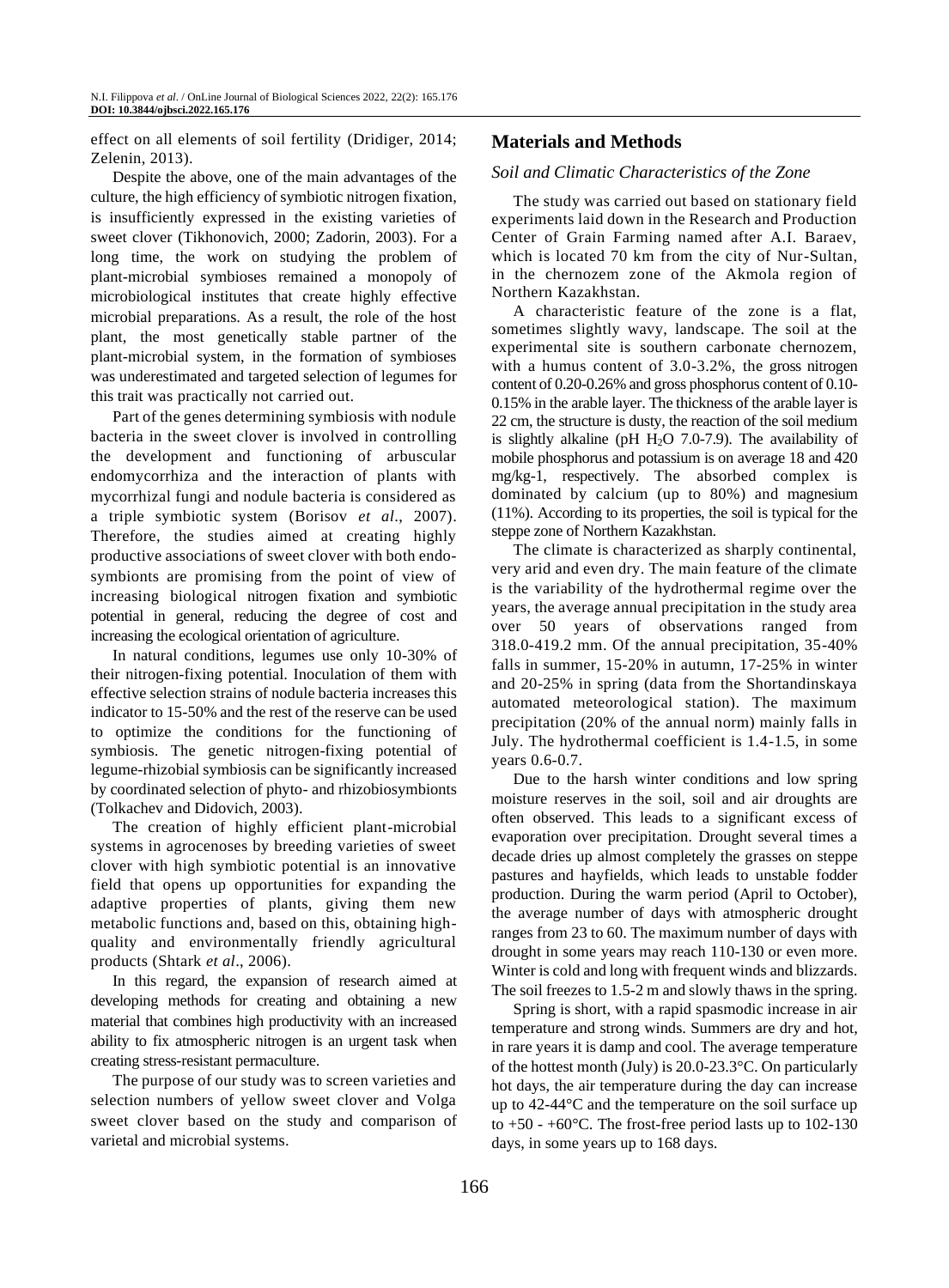During the period of our study, precipitation in March/April was higher than the average annual norm (31.3 mm) by 27.6 mm. However, during the period of active growth and development of sweet clover plants (May/June), there was a shortage of moisture in the soil, while precipitation fell below normal by 60-75%.

The objects of the study were 20 varieties and promising selection numbers of yellow sweet clover (*Melilotus officinalis* (L.) Pall.) and Volga sweet clover *(M. wolgicus* Poir.*)*; including 13 numbers of yellow sweet clover and 7 of Volga sweet clover; and a local strain of nodule bacteria *Rhisobium meliloti* B1-2013, isolated from nodules of sweet clover in the microbiology laboratory of the Center.

The nitrogen-fixing ability of the sweet clover during inoculation with Rhisobium *meliloti* rhizobial bacteria isolated from the nodules of the sweet clover was studied in the field.

Breeding work with the sweet clover was carried out according to the methodological guidelines of the All-Russian Williams Fodder Research Institute (VNII) for the selection of perennial grasses (Smurygin *et al*., 1985). Observations of plants and yield accounting were carried out according to the methodology of the V.R. Williams Fodder VNII (Novoselov *et al*., 1997).

To determine the symbiotic properties of the sweet clover, a nursery of Competitive Variety Testing (CVT) was established to study the nitrogen-fixing ability of varieties and promising numbers of yellow sweet clover and Volga sweet clover. The predecessor is complete steam, agricultural techniques adopted for perennial grasses in the steppe zone: In spring, dust mulching with BIG-3, pre-sowing treatment with rolling before and after sowing. The plot area is  $25 \text{ m}^2$ , the repetition is fourfold. The nursery is laid out in two variants: With pre-sowing inoculation (treatment) of seeds with bacterial strains and without inoculation (control variant) with a precision seeding drill SSFC-7. The seeding rate of sweet clover seeds is 3-4 million seeds/ha.

Before sowing, inoculation of sweet clover seeds with rhizobial bacteria was carried out (at the rate of 200 mL of inoculant per hectare seeding rate).

To isolate nodule bacteria *Rhisobium meliloti* and endophytic bacteria, the roots of sweet clover plants with nodules were thoroughly washed from soil particles and the nodules were cut off with scissors so as not to damage their tissues. Fresh nodules were cleaned from the soil in sterile water. Then they were immersed for 1 min in ethyl alcohol, then for 3 min in 0.1% aqueous solution of mercuric chloride and to remove the mercuric chloride they were again immersed for 1 min in alcohol. Then they were washed in three cups with sterile water, kept in each cup for 10 min. The nodules were crushed and the pulp was transferred to a Petri dish with the help of a biological loop on a bean agar medium and a bean medium. The pulp was smeared with a spatula on the surface of the medium. Then, with the same spatula, sowing was done for several more cups. The seeded cups were kept in a thermostat at a temperature of 25-27°С. Fast-growing nodule bacteria appear on days 3-4, slow-growing ones appear on days 7-9. The composition of the bean agar medium: Bean broth: 1000 mL; K2HRO4: 1g/L, MgSO4: 0.3 g/L, sucrose: 10 g/L, agaragar: 20 g/L. To prepare a bean broth, 50 g of peas were covered with 1 liter of tap water and boiled for 30-40 min from the moment of boiling. The broth was filtered and brought to 1L with tap water. The composition of the bean medium: bean broth: 1000 mL (100 g of peas per 1 liter of water), sucrose: 20 g/L, K2HRO4: 1g/L, agar-agar: 30 g/L. Sterilization at 1.1 atm for 20-30 min, pH before sterilization: 6.6 -6.9, after sterilization: 7.0-7.2 (Netrusov *et al*., 2005).

For the initial build-up of biomass, an inoculant of nodule bacteria of the sweet clover *Rh. meliloti* strain B1-2013 was prepared, which was obtained by seeding bacteria under aseptic conditions on an agarized legume medium of the following composition: K2HRO4: 0.5 g; MgSO4x7H2O: 0.2 g; NaCl: 0.2 g; CaSO4: 0.1 g; yeast water: 100 mL (10 g of yeast kept for 2 days in 100 mL of water at  $37^{\circ}$ C); MnSO<sub>4</sub>: 0.005 g;  $(NH_4)_6M_07O_{24}$ : 0.002 g.

To obtain the amount of biomass, the nodule bacteria were then transplanted onto a liquid nutrient medium with a yeast decoction and cultured in depth with aeration at a temperature of 24-26°C.

Molecular genetic identification of endophytic bacteria isolated from nodules of yellow sweet clover and Volga sweet clover was carried out at the National Center of Biotechnology in Nur-Sultan.

Molecular genetic identification of bacteria was carried out by analyzing a fragment of the *16*S rRNA gene. DNA isolation from 24-h bacterial cultures grown on nutrient broth was performed using the Qiagen QIAamp DNA Mini Kit. The PCR reaction was performed with universal primers 8f5'- AgAgTTTgATCCTggCTCAg-3 and 806R-5'ggACTACCAgggTATCTAAT (De Vegas *et al*., 2006). PCR purification of the products was carried out by the enzymatic method using Exonuclease I (Thermo Scientific) and alkaline phosphatase (Applied Biosystems) (Werle *et al*., 1994). The sequencing reaction was performed using the BigDye® Terminator v3.1 Cycle Sequencing Kit (Applied Biosystems) according to the manufacturer's instructions, followed by the separation of fragments on an automatic genetic analyzer 3730xl DNA Analyzer (Applied Biosystems).

The Lasergene computer software package (2DNASTAR, Inc.2, USA) was used to assemble the contigs. For phylogenetic analysis, the Mega X software (Kumar *et al*., 2018) (the Neighbor-Joining (NJ) method) was used. For the strains, 16S rRNA gene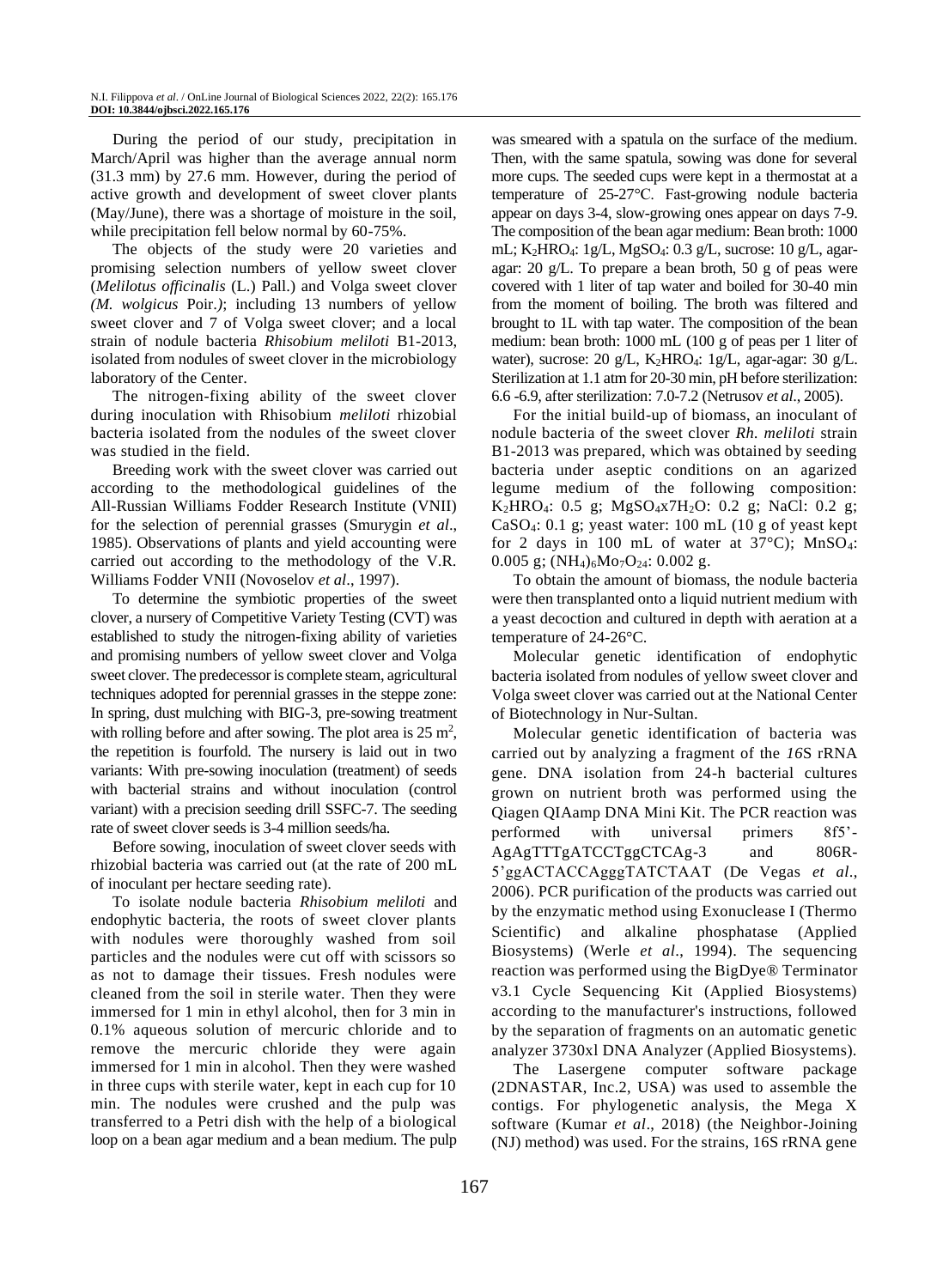sequences from the Gen-Bank database of nucleotide sequences were used.

To determine the proportion of nitrogen fixed from the atmosphere and used for the formation of the biomass of sweet clover we used the Nitrogen Fixation Coefficient (NFC), as well as the selection of varieties and promising selection numbers of sweet clover with increased nitrogen-fixing ability and the method of comparison with a non-leguminous crop wheatgrass (Posypanov, 1991). The principle of the method is based on the assumption that under identical conditions of cultivation of legumes and grains, the amount of nitrogen obtained from them by the soil is approximately the same.

Determination of the total nitrogen of legumes and grains was carried out by the Kjeldahl method on the UDK-142 device according to State Standard (GOST) 13496.4-93 (fodder, compound fodder, fodder raw materials. Methods for determining the content of nitrogen and crude protein).

Determination of nitrogen, phosphorus and potassium in the soil under the sweet clover crops was carried out according to GOST 26205-91 (Soils. Determination of mobile phosphorus and potassium compounds by the Machigin method in the modification of the Central Research Institute of Agrochemical Services for Agriculture (TSINAO)) and GOST 26951-86. (Soil. Determination of nitrates by ionometric method).

The experimental material was processed statistically according to B. Dospekhov using a personal computer and an AGROS 2.11 and SNEDECOR application software packages (Dospekhov, 1985; Martynov *et al*., 2000; Sorokin, 2004).

# **Results**

Biological fixation of molecular nitrogen of the sweet clover was determined in the field.

The study of the formation of nodules was carried out in the second year of the life of the sweet clover plants.

During the flowering period of various varieties and selection numbers of the sweet clover, 10 plants were selected from each plot in the control variant (without inoculation) and in the variant with inoculation by rhizobial bacteria to account for nodules on plant roots. The formation of nodules on the roots of the sweet clover occurred first on the main root and then on the lateral roots of the corresponding orders, Fig. 1.

When assessing the nitrogen-fixing activity by comparison with a non-leguminous culture, during the period of the study, we identified the selection numbers of yellow and Volga sweet clover with the highest percentage of assimilated nitrogen in inoculated variants compared to the control variant, Table 1.

Of the seven selection numbers of the Volga sweet clover, three numbers were identified with increased content of fixed atmospheric nitrogen in the inoculation variant compared to the control variant: KD-1823, KD-1828 and KD-1687 amounting to 1.8-18.3%. The best selection number KD-1687 absorbed the largest amount of nitrogen (18.3%). Of the 13 selection numbers of yellow sweet clover, five were distinguished with increased content of fixed nitrogen in the inoculation variant compared to the control variant: KD-1825, KD- 1683, KD-1728, KD-1699, KD-1494. The percentage of fixed nitrogen in these numbers was in the range of 0.1-2.6%, the maximum accumulation of nitrogen was noted in the number KD-1825.

Biochemical analysis of the dry mass of the selection numbers of the sweet clover showed that the content of protein, phosphorus and manganese in the inoculated variants was the same or lower than in the control ones. It should be noted that the protein content in the dry mass of yellow and Volga sweet clover was 13.82-23.45% in the inoculated variants and 18.34-23.40% in the control variant and nitrogen content was 2.21-3.75 and 2.93-3.74%, respectively, Table 2.

According to biochemical indicators, the selection numbers KD-1687 of yellow sweet clover and KD-1494 and KD-1683 of Volga sweet clover were distinguished, exceeding the average protein content by 0.6-3.47% and the nitrogen content by 0.1-0.8%.

To assess the effect of pre-sowing inoculation on productivity, the yield of fodder mass and seed mass of the selection numbers of the Volga and yellow sweet clover were taken into account.

Three selection numbers of the Volga sweet clover KD-1823, KD-1687 and KD-1828 inoculated with rhizobial bacteria showed an increase in the yield of green mass by 12.2-18.6 c/ha or by 8.5-13.2% when compared with the control variant; dry matter yield was increased by 2.2-3.5 c/ha or 5.3-9.6%, Table 3. The greatest increase in seed yield from inoculation was observed in the KD-1687 number and amounted to 17.6%, in the KD-1823 and KD-1828 numbers it amounted to 10.5 and 11.1%, respectively.

Of the 13 studied numbers of the yellow sweet clover, the five most productive numbers were: KD-1825, KD-1683, KD-1728, KD-1699, KD-1494, the increase of which in terms of yield of green mass, in comparison with the control variant, was higher than 2.3-14.8 c/ha, in the dry matter by 1.2-4.1 c/ha and in seeds by 0.1- 0.2 c/ha.

The greatest increase in the yield of green mass, dry matter and seeds was observed in the selection number KD-1728 of yellow sweet clover with an increase of 11.7, 9.8 and 13.3%, respectively.

During the flowering period of yellow sweet clover and Volga sweet clover, plants were selected to isolate nodules to identify endophytic bacteria. Molecular genetic analysis has identified various types of endophytic bacteria belonging to different genera. As can be seen from Fig. 2, strain D1 was combined into one cluster with Paenibacillus peoriae during the phylogenetic analysis of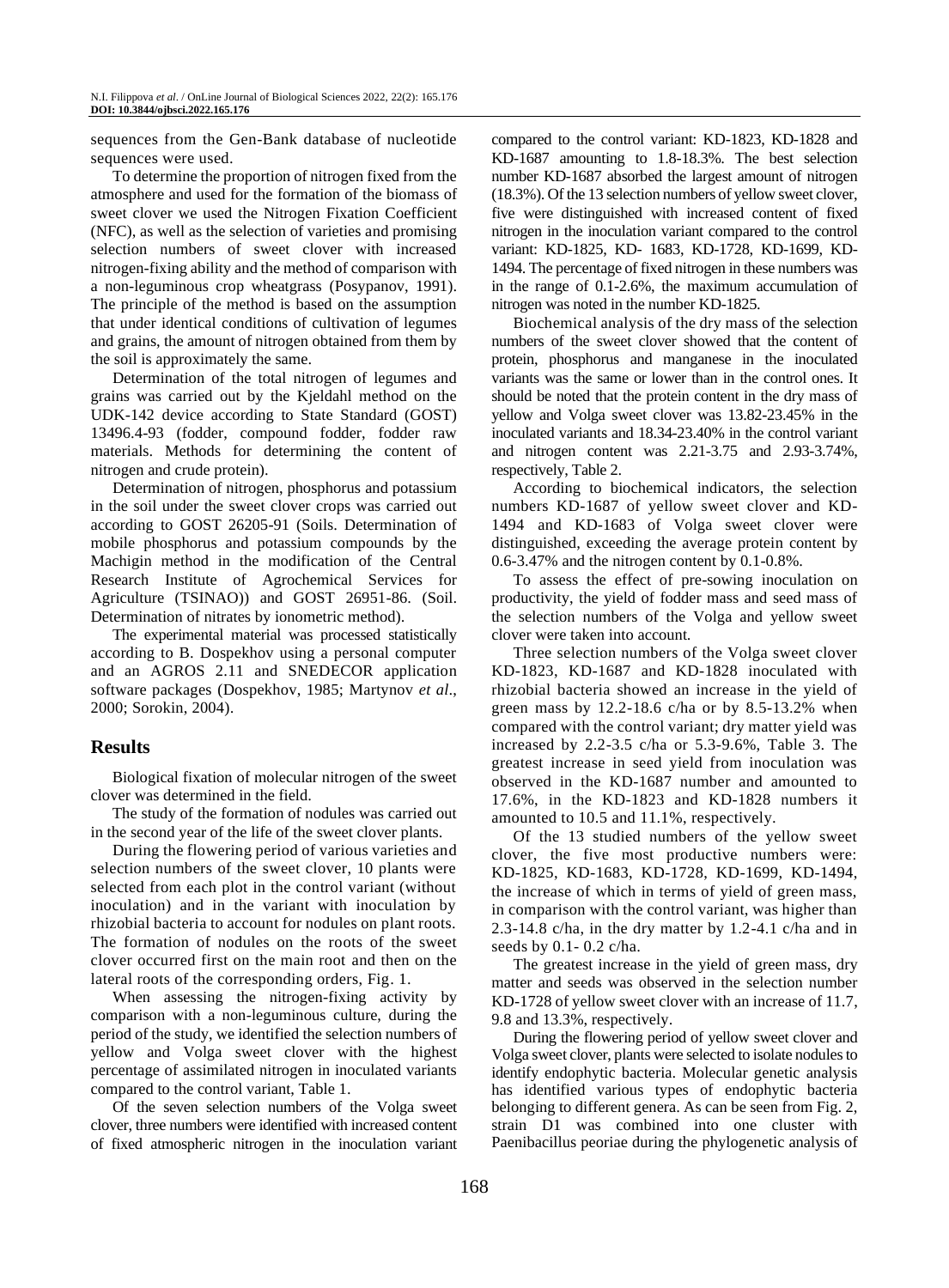the 16S rRNA fragment of the gene*.* It is important to note that even when identified in GeneBank, the *16S rRNA* nucleotide sequences of this strain had maximum identity with *Paenibacillus speoriae*.

Strains D7, D6 during phylogenetic analysis were combined into one cluster with *Pseudomonas moraviensis,* which was confirmed by the identification of *16S rRNA* nucleotide sequences in GeneBank, where those strains had maximum identity with *Pseudomonas moraviensis* (Fig. 3).

According to the phylogenetic analysis and identification in GeneBank, strains D4, D5 belong to the species *[Pseudomonas sp](http://blast.ncbi.nlm.nih.gov/Blast.cgi#alnHdr_772402130).* (Fig. 4).

Figure 5, strains D46, D8, D3, D25 were combined into one cluster with *Pantoea sp.* and their maximum identity was also shown when identifying the *16S rRNA* nucleotide sequences of these strains in the Gene Bank.

Strains D39, D29, D17, D14, D11, D9, D10, D13, D16, D19, D28, D38, D12, D15, D18, D30, D34, D40 were identified as *Rahnella aquatic by phylogenetic analysis of the* 16S rRNA *fragment of the gene* (Fig. 6).

As a result of molecular genetic analysis of strains of endophytic bacteria isolated from nodules of yellow sweet clover and Volga sweet clover, carried out by analyzing a fragment of the 16S rRNA gene, we observed the presence of such species as *Paenibacillus peoriae*, [Pseudomonas moraviensis,](http://blast.ncbi.nlm.nih.gov/Blast.cgi#alnHdr_772402130) *[Pseudomonas sp](http://blast.ncbi.nlm.nih.gov/Blast.cgi#alnHdr_772402130)*., *Pantoea sp*., *Rahnella aquatica*, *Bacillus anthracis* and *Bacillus pumilis* in the nodules.

**Table 1:** Fixation of atmospheric nitrogen by sweet clover plants inoculated with rhizobial bacteria

|                                                                | The average<br>number of | Weight of<br>a single | Nitrogen content | Total assimilated<br>nitrogen, (total | Assimilated<br>atmospheric | Assimilated |
|----------------------------------------------------------------|--------------------------|-----------------------|------------------|---------------------------------------|----------------------------|-------------|
| Selection number                                               | nodules, pcs.            | plant, g              | in the plant, %  | nitrogen), mg                         | nitrogen, mg               | nitrogen %  |
| Volga sweet clover (Melilotus wolgicus Poir.)                  |                          |                       |                  |                                       |                            |             |
| $KD-1823$ (control)                                            | 9.5                      | 11.86                 | 3.45             | 411.27                                | 354.52                     | 86.40       |
| KD-1823 (inoculation)                                          | 4.5                      | 16.01                 | 2.99             | 472.75                                | 416.00                     | 88.20       |
| $KD-1687$ (control)                                            | 5.1                      | 6.94                  | 3.28             | 219.12                                | 162.37                     | 70.80       |
| KD-1687 (inoculation)                                          | 9.3                      | 15.54                 | 3.39             | 521.44                                | 464.69                     | 89.10       |
| KD-1828 (control)                                              | 9.0                      | 7.92                  | 3.36             | 266.80                                | 210.05                     | 77.20       |
| KD-1828 (inoculation)                                          | 6.3                      | 11.19                 | 2.71             | 297.55                                | 240.80                     | 88.50       |
| Yellow sweet clover ( <i>Melilotus officinalis</i> (L.) Pall.) |                          |                       |                  |                                       |                            |             |
| $KD-1825$ (control)                                            | 7.6                      | 9.75                  | 3.74             | 364.7                                 | 323.6                      | 88.7        |
| KD-1825 (inoculation)                                          | 19.2                     | 14.10                 | 3.34             | 470.9                                 | 429.8                      | 91.3        |
| $KD-1683$ (control)                                            | 4.0                      | 10.87                 | 3.20             | 347.8                                 | 306.7                      | 88.2        |
| KD-1683 (inoculation)                                          | 16.4                     | 11.41                 | 3.75             | 427.9                                 | 386.8                      | 90.4        |
| KD-1728 (control)                                              | 7.4                      | 9.20                  | 3.33             | 306.4                                 | 265.3                      | 86.6        |
| KD-1728 (inoculation)                                          | 16.2                     | 10.57                 | 3.22             | 340.4                                 | 299.3                      | 87.9        |
| $KD-1699$ (control)                                            | 5.6                      | 9.70                  | 3.58             | 347.3                                 | 306.2                      | 88.2        |
| KD-1699 (inoculation)                                          | 23.2                     | 9.78                  | 3.58             | 350.1                                 | 309.0                      | 88.3        |
| $KD-1494$ (control)                                            | 10.0                     | 9.89                  | 3.42             | 338.2                                 | 297.1                      | 87.8        |
| KD-1494 (inoculation)                                          | 29.4                     | 8.96                  | 3.52             | 315.4                                 | 274.3                      | 87.0        |

**Table 2:** Characteristics of the sweet clover selection numbers distinguished by biochemical parameters, %

| Variant                                                        | Protein | N    | $\mathbf{P}$ | K    | Ca   | Mg   |
|----------------------------------------------------------------|---------|------|--------------|------|------|------|
| Volga sweet clover (Melilotus wolgicus Poir.)                  |         |      |              |      |      |      |
| $KD-1823$ (control)                                            | 20.54   | 3.29 | 0.28         | 1.88 | 1.37 | 0.30 |
| KD-1823 (inoculation)                                          | 13.82   | 2.21 | 0.25         | 1.43 | 1.37 | 0.25 |
| $KD-1687$ (control)                                            | 18.34   | 2.93 | 0.28         | 1.66 | 1.50 | 0.28 |
| KD-1687 (inoculation)                                          | 19.42   | 3.11 | 0.28         | 2.00 | 1.35 | 0.29 |
| KD-1828 (control)                                              | 21.38   | 3.42 | 0.30         | 2.05 | 1.36 | 0.30 |
| KD-1828 (inoculation)                                          | 15.11   | 2.42 | 0.25         | 1.39 | 1.46 | 0.26 |
| Yellow sweet clover ( <i>Melilotus officinalis</i> (L.) Pall.) |         |      |              |      |      |      |
| $KD-1825$ (control)                                            | 23.40   | 3.74 | 0.28         | 2.64 | 1.91 | 0.37 |
| KD-1825 (inoculation)                                          | 20.86   | 3.34 | 0.31         | 1.70 | 1.27 | 0.29 |
| $KD-1683$ (control)                                            | 19.98   | 3.20 | 0.28         | 1.78 | 1.59 | 0.28 |
| KD-1683 (inoculation)                                          | 23.45   | 3.75 | 0.33         | 2.01 | 1.38 | 0.31 |
| $KD-1728$ (control)                                            | 20.79   | 3.33 | 0.30         | 1.86 | 1.67 | 0.31 |
| KD-1728 (inoculation)                                          | 20.11   | 3.22 | 0.30         | 1.69 | 1.35 | 0.31 |
| KD-1699 (control)                                              | 22.36   | 3.58 | 0.29         | 2.56 | 1.60 | 0.35 |
| KD-1699 (inoculation)                                          | 22.36   | 3.58 | 0.33         | 1.89 | 1.17 | 0.31 |
| $KD-1494$ (control)                                            | 21.43   | 3.42 | 0.29         | 2.51 | 1.84 | 0.37 |
| KD-1494 (inoculation)                                          | 22.03   | 3.52 | 0.31         | 1.77 | 1.26 | 0.30 |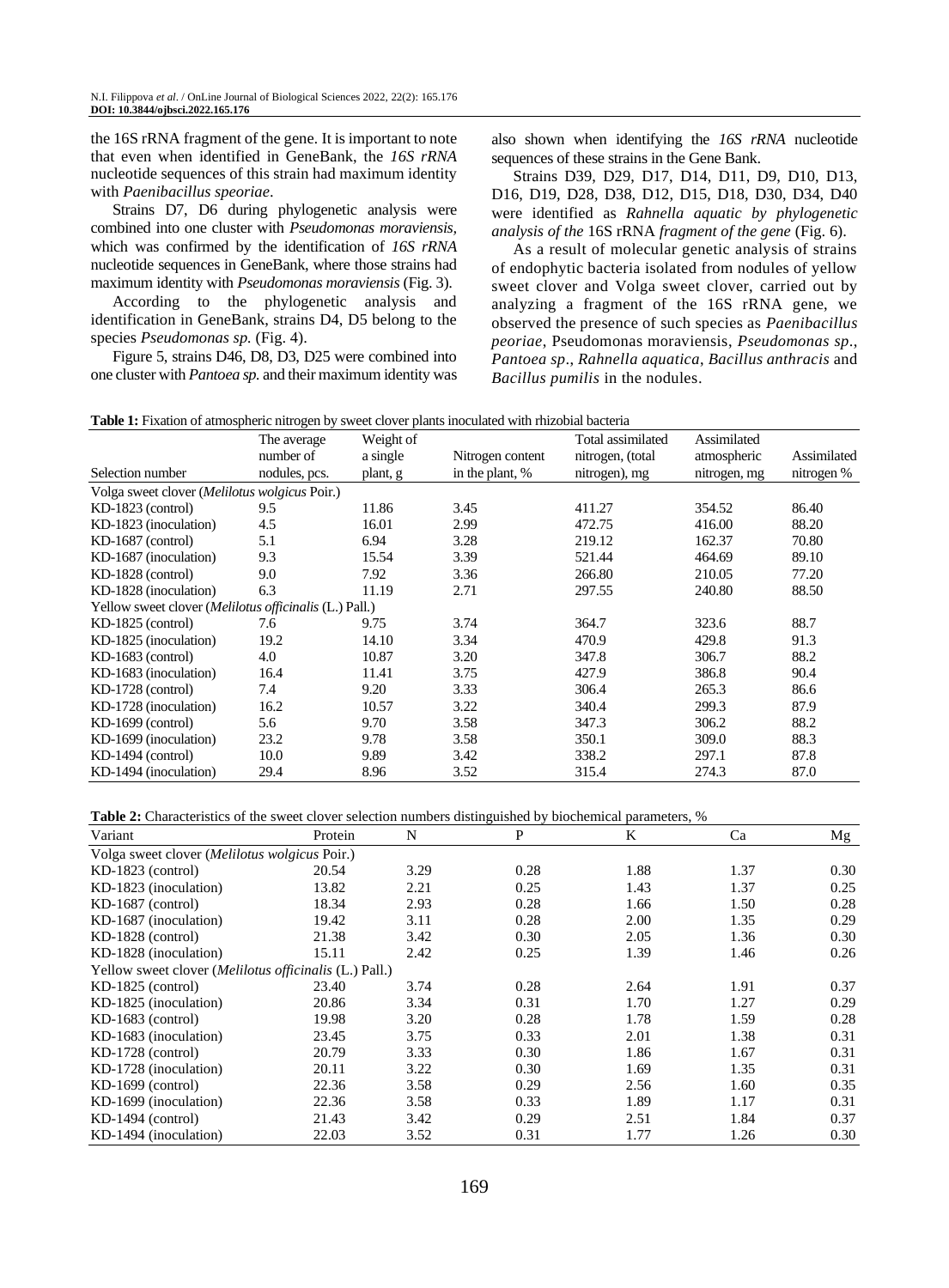#### N.I. Filippova *et al*. / OnLine Journal of Biological Sciences 2022, 22(2): 165.176 **DOI: 10.3844/ojbsci.2022.165.176**

| Table 3: The effect of pre-sowing inoculation on the yield of green mass, dry matter, and seeds from the sweet clover selection numbers |                            |                                     |                                                                    |                                        |                                                                    |                     |                                                                 |  |
|-----------------------------------------------------------------------------------------------------------------------------------------|----------------------------|-------------------------------------|--------------------------------------------------------------------|----------------------------------------|--------------------------------------------------------------------|---------------------|-----------------------------------------------------------------|--|
| Selection number                                                                                                                        | Assimilated<br>nitrogen, % | The yield<br>of green mass,<br>c/ha | Increase $(\pm$<br>compared to<br>the control<br>variant),<br>c/ha | The yield<br>of dry<br>matter.<br>c/ha | Increase $(\pm$<br>compared to<br>the control<br>variant),<br>c/ha | Seed yield,<br>c/ha | Increase $(\pm$<br>compared to the<br>control variant),<br>c/ha |  |
| Volga sweet clover (Melilotus wolgicus Poir.)                                                                                           |                            |                                     |                                                                    |                                        |                                                                    |                     |                                                                 |  |
| $KD-1823$ (control)                                                                                                                     | 86.40                      | 142.7                               |                                                                    | 41.0                                   | ۰.                                                                 | 1.9                 |                                                                 |  |
| KD-1823 (inoculation)                                                                                                                   | 88.50                      | 154.9                               | $+12.2$                                                            | 43.2                                   | $+2.2$                                                             | 2.1                 | $+0.2$                                                          |  |
| $KD-1687$ (control)                                                                                                                     | 70.75                      | 138.6                               |                                                                    | 36.4                                   | $\sim$                                                             | 1.7                 | $\overline{\phantom{0}}$                                        |  |
| KD-1687 (inoculation)                                                                                                                   | 89.05                      | 156.9                               | $+18.4$                                                            | 39.9                                   | $+3.5$                                                             | 2.0                 | $+0.3$                                                          |  |
| KD-1828 (control)                                                                                                                       | 77.20                      | 147.7                               |                                                                    | 41.3                                   |                                                                    | 1.8                 | $\overline{\phantom{0}}$                                        |  |
| KD-1828 (inoculation)                                                                                                                   | 80.45                      | 166.2                               | $+18.6$                                                            | 44.4                                   | $+3.1$                                                             | 2.0                 | 0.2                                                             |  |
| Least Significant                                                                                                                       |                            | 12.3                                |                                                                    |                                        | 4.1                                                                | 0.1                 |                                                                 |  |
| Difference (LSD) <sub>05</sub>                                                                                                          |                            |                                     |                                                                    |                                        |                                                                    |                     |                                                                 |  |
| Yellow sweet clover (Melilotus officinalis (L.) Pall.)                                                                                  |                            |                                     |                                                                    |                                        |                                                                    |                     |                                                                 |  |
| KD-1825 Control                                                                                                                         | 88.7                       | 111.8                               |                                                                    |                                        | 34.9                                                               | 1.5                 |                                                                 |  |
| KD-1825 (inoculation)                                                                                                                   | 91.3                       | 120.1                               | $+8.3$                                                             | 37.7                                   | $+2.8$                                                             | 1.6                 | $+0.1$                                                          |  |
| KD-1683 Control                                                                                                                         | 88.2                       | 110.7                               |                                                                    |                                        | 37.6                                                               | 1.2                 | $\overline{\phantom{0}}$                                        |  |
| KD-1683 (inoculation)                                                                                                                   | 90.4                       | 113.0                               | $+2.3$                                                             | 38.8                                   | $+1.2$                                                             | 1.3                 | $+0.1$                                                          |  |
| KD-1728 Control                                                                                                                         | 86.6                       | 126.8                               |                                                                    | 39.8                                   | $\overline{\phantom{a}}$                                           | 1.5                 |                                                                 |  |
| KD-1728 (inoculation)                                                                                                                   | 87.9                       | 141.6                               | $+14.8$                                                            | 43.7                                   | $+3.9$                                                             | 1.7                 | $+0.2$                                                          |  |
| KD-1699 Control                                                                                                                         | 88.2                       | 126.0                               |                                                                    | 30.2                                   | $\overline{\phantom{a}}$                                           | 1.4                 | $\overline{\phantom{0}}$                                        |  |
| KD-1699 (inoculation)                                                                                                                   | 88.3                       | 132.8                               | $+6.8$                                                             | 34.3                                   | $+4.1$                                                             | 1.6                 | $+0.2$                                                          |  |
| $KD-1494$ (control)                                                                                                                     | 87.8                       | 112.0                               |                                                                    | 36.7                                   | $\sim$                                                             | 1.2                 | Ξ.                                                              |  |
| KD-1494 (inoculation)                                                                                                                   | 87.0                       | 121.6                               | $+9.6$                                                             | 39.5                                   | $+2.8$                                                             | 1.3                 | $+0.1$                                                          |  |
| LSD <sub>05</sub>                                                                                                                       |                            | 11.6                                |                                                                    | 2.8                                    | 0.1                                                                |                     |                                                                 |  |



**Fig. 1:** Formation of nodules on the roots of the sweet clover



0.001

**Fig. 2:** Phylogenetic tree based on the analysis of a gene fragment *16S rRNA* groups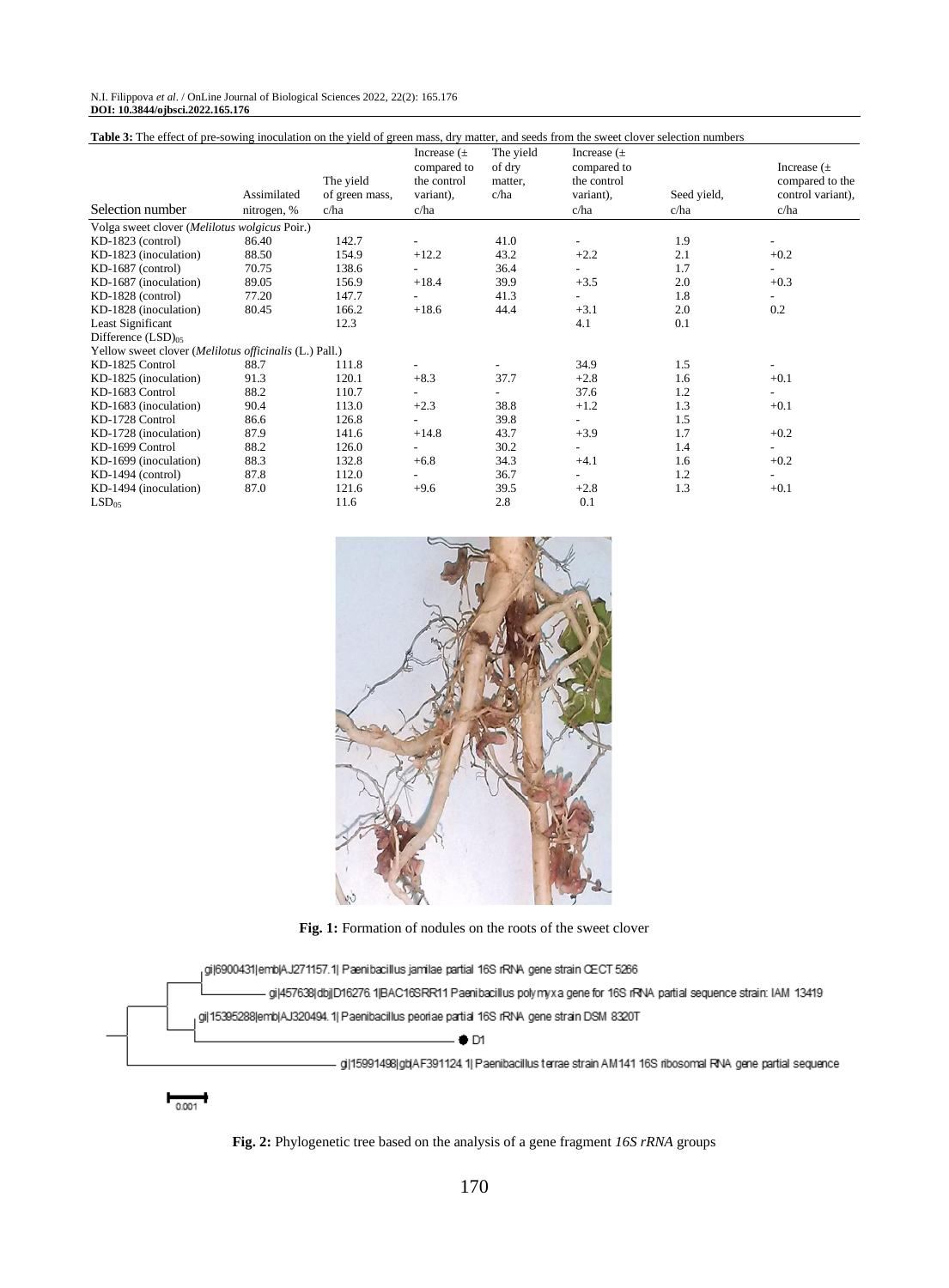







**Fig. 4:** Phylogenetic tree based on the analysis of a fragment of the *16S rRNA* gene group



**Fig. 5:** Phylogenetic tree based on the analysis of a fragment of the 16S rRNA gene group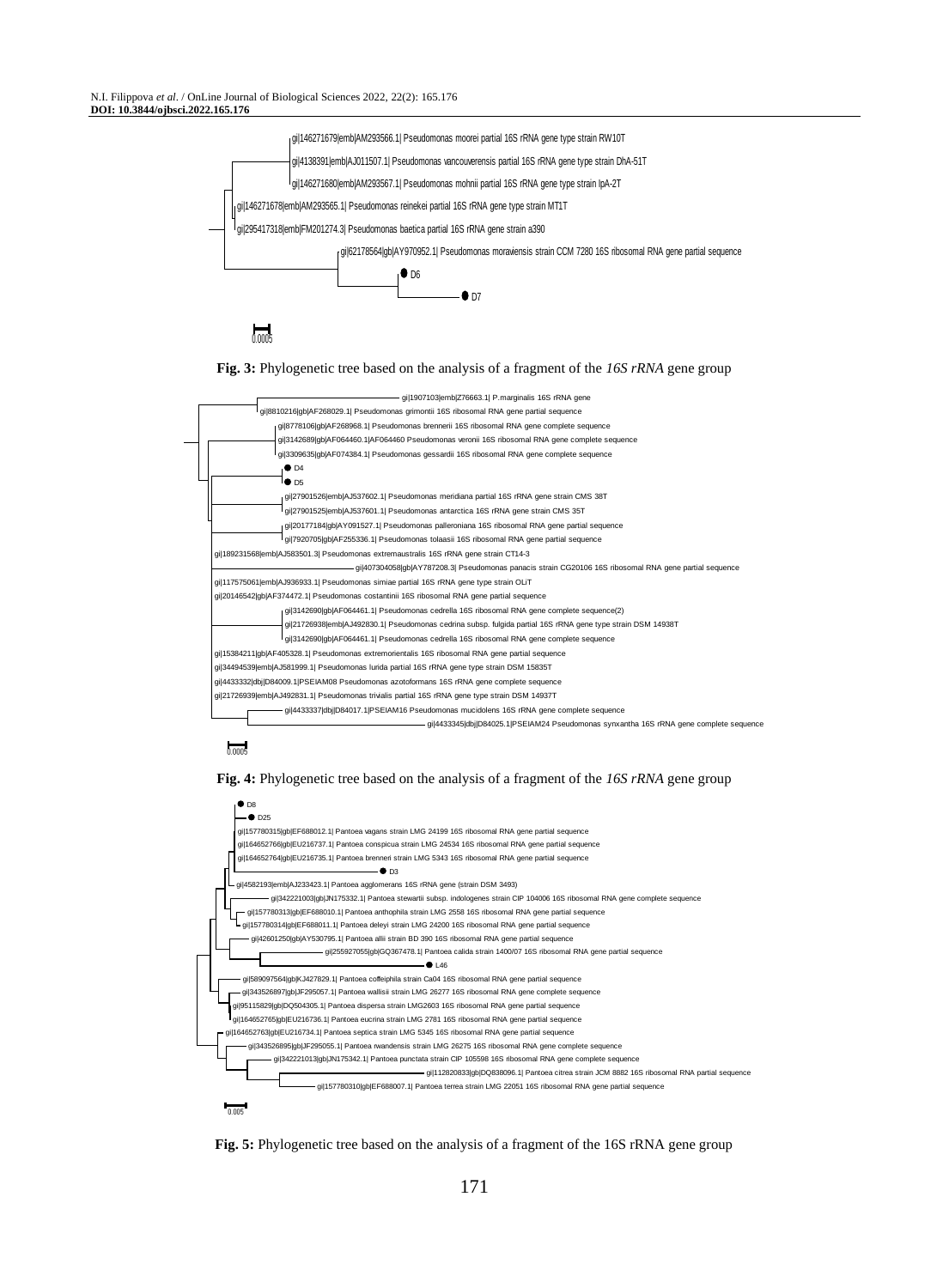

**Fig. 6:** Phylogenetic tree based on the analysis of a fragment of the 16S rRNA gene group

#### **Discussion**

The productivity of the process of symbiotic nitrogen fixation largely depends on the factors that determine the relationship between nodule bacteria and legumes. Nodule bacteria have two main properties concerning legumes: The first is virulence, that is, the ability of bacteria to penetrate the root tissues of the plant, multiply in root nodules and the second is efficiency (activity), i.e., their greater or lesser ability to fix molecular nitrogen in symbiosis with legumes. The effectiveness of nodule bacteria is determined primarily by the genetic nature of this strain (Kretovich *et al*., 2018). In our studies of the B1-2013 strain, *Rhisobium meliloti* played a significant role in the formation of biomass and nitrogen accumulation by sweet clover plants. However, various promising selection numbers did not manifest themselves in the same way concerning this strain. In our studies, this can serve as a basis for creating a new parent material with high nitrogen fixation efficiency. The same conclusions were made by scientists studying the effect of presowing inoculation of alfalfa seeds; it was observed that the Voronezh 6 alfalfa variety had higher responsiveness to seed productivity compared to the Pavlovskaya pestraya variety (Shatskii *et al*., 2010).

The formation of the symbiotic apparatus directly depends not only on the genetic compatibility of the host plant and the rhizobia strain but also on the influence of abiotic factors, including temperature and moisture availability (Egorov, 1989; Khamokov, 2015). The optimal water-air regime for the growth and development of nodules and, in general, legume-rhizobial symbiosis develops at a soil moisture content of 60-80% of the total Field Moisture Capacity (FMC) (Shatskii *et al*., 2010; Stoinier *et al*., 1979). At the same time, the sweet clover can form an effective symbiosis with soil moisture below 60% FMC.

Therefore, we assume that the studied selection numbers have a low level of formation of the number of nodules on the roots of sweet clover plants, associated with a lack of moisture in the soil (35-45% of the FMC). Thus, according to V.S. Worrall and R.J. Roughley (1976), a decrease in soil moisture from 5.5 to 3.5% significantly reduced the number of infectious filaments formed inside the root fibrilla and completely suppressed the nodule formation of *Trifolium subterraneum.*

In addition, the lack of moisture in the soil has a noticeable effect on  $N_2$  fixation, since the nucleation, growth and activity of nodules are more sensitive to water stress than the general metabolism of roots and shoots (Albrecht *et al*., 1984; Zahran and Sprent, 1986).

According to the results of our study, in the selection numbers of the Volga sweet clover, when seeds were inoculated with rhizobial bacteria, on average, only 2.0-9.3 nodules were formed on the roots of plants and 10.0-29.4 nodules were formed on the yellow sweet clover. Nitrogenfixing activity in 20 varieties and selection numbers of sweet clover inoculated with rhizobial bacteria was quite high and averaged 80%. It is important to note that in addition to the three selected numbers of the sweet clover, the difference in the percentage of absorbed nitrogen between inoculation and control variants was insignificant or negative. This can be observed in the case of using different varieties of legumes, where the productivity of a highly competitive strain directly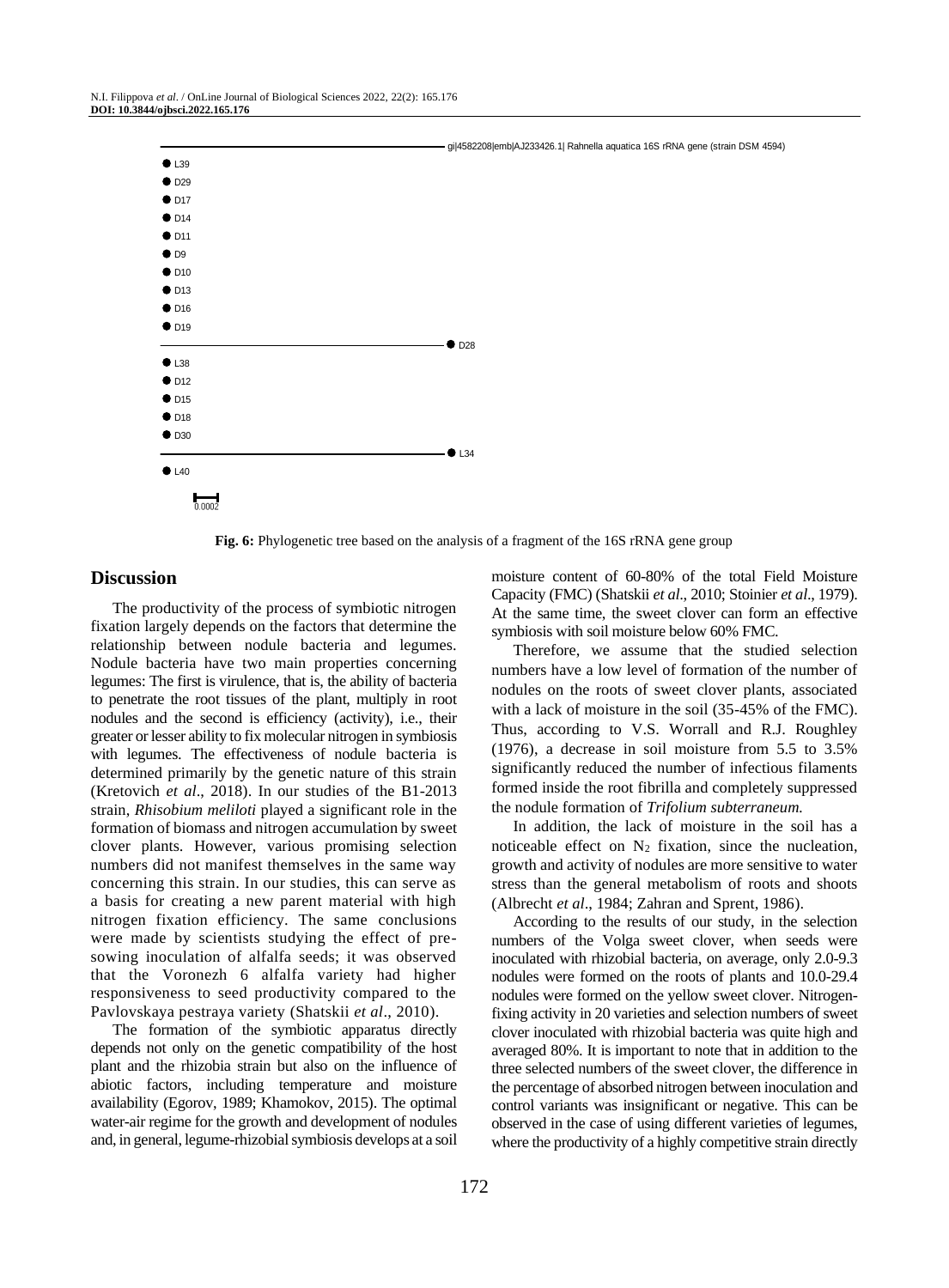depends on the plant variety and an increase in activity on one number can lead to its decrease on another (Dorosinskii, 1970; Shatskii *et al*., 2016).

To determine the productivity of the fodder mass and seeds of varieties and selection numbers of yellow and Volga sweet clover, an assessment was carried out on the yield of green mass, dry matter and seed yield. Our studies have shown that when rhizobial bacteria were treated with sweet clover seeds, there was an increase in the yield of fodder mass and seeds in comparison with the control variant. The greatest increase in the yield of green mass, dry matter and seeds was observed in the numbers KD-1687 of the Volga sweet clover and KD-1728 of yellow sweet clover by 11.7-13.2, 9.6-9.8 and 13.3-17.6%, respectively. Studies conducted in many Russian research institutes to look at the effect of pre-sowing inoculation of legume seeds show an increase in the yield of fodder mass and seeds and demonstrate that symbiotic nitrogen fixation depends on the variety of legume plant and the strain of rhizobial bacteria (Farniev *et al*., 2010; Rumyantseva, 2019; Rumyantseva *et al*., 2019; Shatskii *et al*., 2010, 2016).

Recently, interest in the biodiversity and functions of endophytic bacteria, as well as the prospects for their practical use, has been constantly growing (Berg *et al*., 2008; Clúa *et al*., 2018; Hardoim *et al*., 2015; Jha *et al*., 2013; Pandey *et al*., 2017; Santoyo *et al*., 2016; Vasileva *et al*., 2019). However, the relationship of endophytic bacteria with legumes is of particular interest. Due to symbiotic nitrogen fixation, endophytic bacteria make a significant contribution to maintaining nitrogen balance in agrocenoses. As is known, nodules can be inhabited not only by nodule-forming bacteria but also by various endophytic bacteria typical of the rhizosphere (Dudeja, 2013; Dudeja *et al*., 2012; Ibañez *et al*., 2017).

In legumes, as in other plant species, a rich microbiome of endophytic bacteria is maintained, distributed systemically throughout the body and nodules, as the most nutrient-rich ecological niche of the legume plant, contain the greatest diversity and abundance of endophytic bacteria (Garipova, 2012; Ibañez *et al*., 2017; Martinez-Hidalgo and Hirsch, 2017). In our studies, endophytic bacteria *Paenibacillus speoriae, Pseudomonas moraviensis, Pseudomonas sp., Pantoea sp., Rahnella aquatica, Bacillus anthracis* and *Bacillus pumilis* were identified from the nodules of yellow sweet clover and Volga sweet clover. These bacteria can be considered as potential strains when creating new biological preparations for legumes. For example, the use of *Pseudomonas trivialis* and *Serratia plymuthica* are considered as agents of biological control of the soil-transmitted pathogen *Rhizoctonia solani* (Berg *et al*., 2008).

### **Conclusion**

As a result of the evaluation of 20 varieties and selection numbers of yellow and Volga sweet clover, it was found that the formation of nodules on the roots of sweet clover plants was significantly influenced by the arid conditions of the region during the period of the study.

According to nitrogen-fixing activity, the selection numbers KD-1823, KD-1687, KD-1828 of Volga sweet clover and KD-1825, KD-1683, KD-1728 of yellow sweet clover, were distinguished as the ones having the highest percentage of assimilated atmospheric nitrogen. The selection numbers KD-1823, KD-1687, KD-1828 of the Volga sweet clover and KD-1825, KD-1683, KD-1728 of yellow sweet clover, which have increased nitrogen-fixing activity, were also distinguished by the yield of green mass, dry matter and seeds. The greatest efficiency of the process of biological fixation of atmospheric (molecular) nitrogen was observed in the number KD-1687 of Volga sweet clover and KD-1728 yellow sweet clover, which are characterized by high productivity of fodder mass and seeds.

According to the results of genetic identification, the following endophytic bacteria were isolated from the nodules of yellow sweet clover and Volga sweet clover: *Paenibacillus speoriae, Pseudomonas moraviensis, Pseudomonas spp., Pantoea spp., Rahnella aquatica, Bacillus anthracis* and *Bacillus pumilis*. They can be used in further screening studies of strains capable of fixing atmospheric nitrogen and producing biologically active substances.

#### **Funding Information**

This study has been funded by the Science Committee of the Ministry of Education and Science of the Republic of Kazakhstan (Grant No. AP09561833).

# **Author's Contributions**

All authors equally contributed in this study.

#### **Ethics**

This article is original and contains unpublished material. The corresponding author confirms that all of the other authors have read and approved the manuscript and no ethical issues involved.

# **References**

Albrecht, S. L., Bennett, J. M., & Boote, K. J. (1984). Relationship of nitrogenase activity to plant water stress in field-grown soybeans. Field Crops Research, 8, 61-71[. doi.org/10.1016/0378-4290\(84\)90052-2](https://doi.org/10.1016/0378-4290(84)90052-2)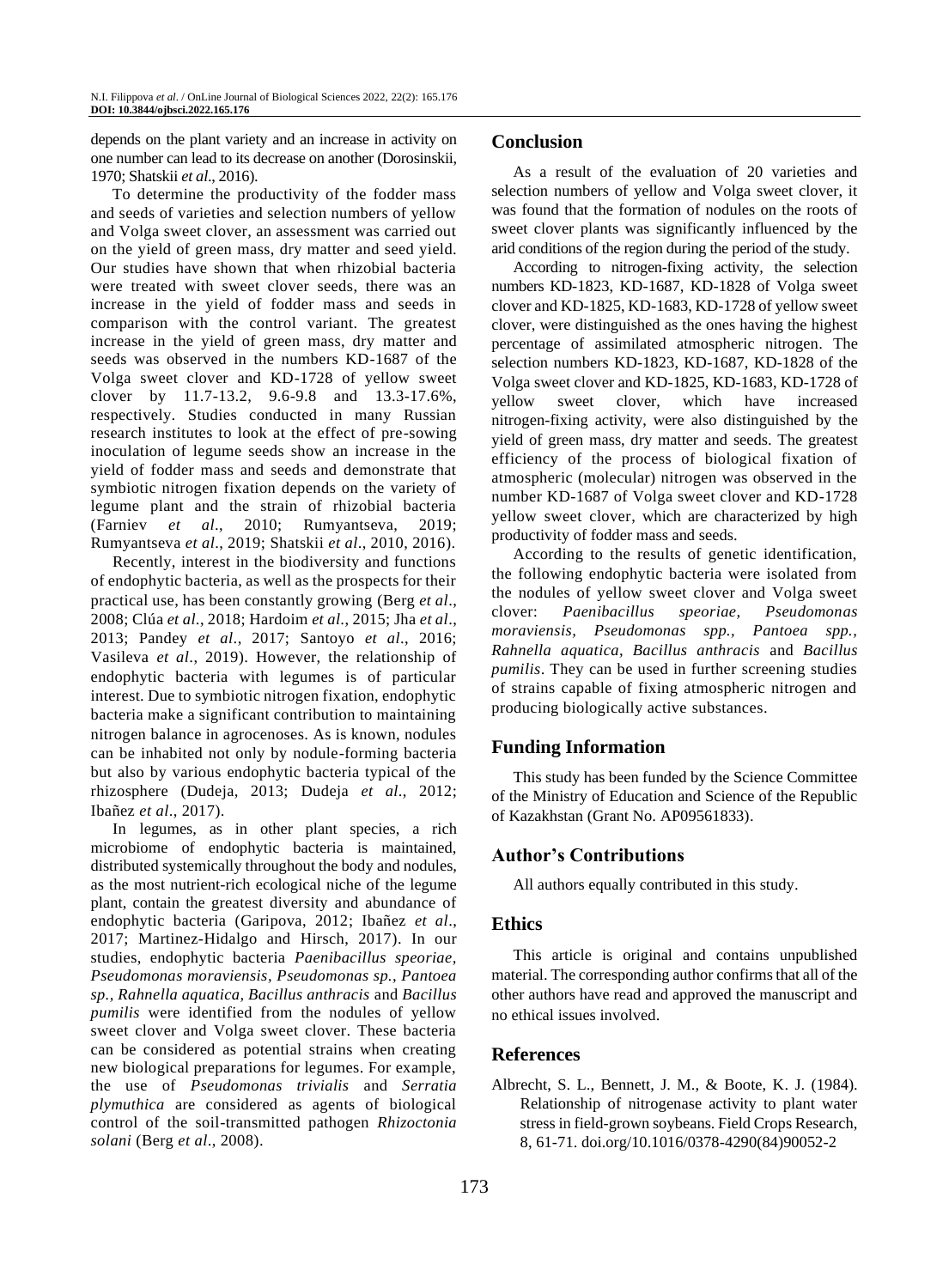- Berg, G., H. Muller, C. Zachow, K. Opelt, K. Scherwinski, R. Tilcher, A. Ulrich, J. Hallmann, R. Grosh & A. Sessitsch. 2008. Endophytes: Srtuctural and functional 238 diversity and biotechnological application in control of plant pathogens. Ekologicheskaya genetika, 6 (2): 17–25.
- Borisov, A.Yu., A.G. Vasilchikov V.A. Voroshilova, T.N. Danilova, A.I. Zhernakov, V.A. Zhukov, T.A. Koroleva, T.V. Kuznetsova, L.Z. Madsen, M.Z. Mofett, T.S. Naumkina, T.A. Nemankin, E.S. Ovchinnikova, Z.B. Pavlova, N.E. Petrova, A.G. Pinaev, S.Z. Radutoiu, S.M. Rozov, T.S. Rychagova, … I.A. Tikhonovich. 2007. Regulyatornye geny gorokha posevnogo (Pisum sativum L.), kontroliruyushchie razvitie azotfiksiruyushchikh klubenkov i arbuskulyarnoi mikorizy: Fundamentalnye i prikladnye aspekty [Regulatory genes of the common pea (Pisum sativum L.) that control the development of nitrogen-fixing nodules and arbuscular mycorrhiza: fundamental and applied aspects]. Prikladnaya biokhimiya i mikrobiologiya, 43 (3): 265–271.
- Clúa, J., Roda, C., Zanetti, M. E., & Blanco, F. A. (2018). Compatibility between legumes and rhizobia for the establishment of a successful nitrogen-fixing symbiosis. Genes, 9(3), 125.

[dx.doi.org/10.3390/genes9030125](http://dx.doi.org/10.3390/genes9030125)

- de Dios Guerrero-Rodríguez, J., Revell, D. K., & Bellotti, W. D. (2011). Mineral composition of lucerne (Medicago sativa) and white melilot (Melilotus albus) is affected by NaCl salinity of the irrigation water. Animal feed science and technology, 170(1-2), 97-104. [dx.doi.org/10.1016/j.anifeedsci.2011.07.011](http://dx.doi.org/10.1016/j.anifeedsci.2011.07.011)
- De Vegas, E. Z. S., Nieves, B., Araque, M., Velasco, E., Ruiz, J., & Vila, J. (2006). Outbreak of infection with Acinetobacter strain RUH 1139 in an intensive care unit. Infection Control & Hospital Epidemiology, 27(4), 397-403[.doi.org/10.1086/503177](https://doi.org/10.1086/503177)
- Zadorin, A.D. (2003). Novaya tekhnologiya polucheniya belkovo-uglevodnykh produktov iz zerna bobovykh kultur [New technology for obtaining protein and carbohydrate products from legumes]. Kormoproizvodstvo, 10: 30-32.
- Dorosinskiĭ, L. M. (1970). Klubenʹkovye bakterii i nitragin. " Kolos,"[Leningr. otd-nie].
- Dospekhov, B. A. (1985). Metodika polevogo opyta [Field experience]. M.: Kolos, 416.
- Dridiger, V.K., 2014. Donnik: Monografiya [Sweet clover: A monograph]. AGRUS Stavropolskogo gos. agroun-ta, Stavropol. ISBN: 9785959609979, pp: 256.
- Dudeja, S. S. (2013). Molecular diversity of rhizobial and nonrhizobial bacteria from nodules of cool season legumes. In Biotechnology: Prospects and applications (pp. 113-125). Springer, New Delhi. doi.org/10.1007/978-81-322-1683-4\_10
- Dudeja, S. S., Giri, R., Saini, R., Suneja‐Madan, P., & Kothe, E. (2012). Interaction of endophytic microbes with legumes. Journal of Basic Microbiology, 52(3), 248-260. [doi.org/10.1002/jobm.201100063](https://doi.org/10.1002/jobm.201100063)
- Egorov, N. S. (1989). Promyshlennaya mikrobiologiya. Industrial Microbiology]. Moscow, Vysshaya shkola Publ.
- Farniev, A.T., S.A. Bekuzarova, A.A. Sabanova & M.V. Gerasimenko. 2010. Vliyanie mikrobnykh preparatov na produktivnost klevera lugovogo [The effect of microbial preparations on the productivity of meadow clover]. Kormoproizvodstvo, 10, 26-29.
- Garipova, S.R. 2012. Ekologicheskaya rol endofitnykh bakterii v simbioze s bobovymi rasteniyami i ikh primenenie v rastenievodstve [Ecological role of endophytic bacteria in symbiosis with legumes and their use in plant growing]. Uspekhi sovremennoi biologii, 132 (5), 493–505.
- Hardoim, P. R., Van Overbeek, L. S., Berg, G., Pirttilä, A. M., Compant, S., Campisano, A., ... & Sessitsch, A. (2015). The hidden world within plants, Ecological and evolutionary considerations for defining functioning of microbial endophytes. Microbiology and molecular biology reviews, 79(3), 293-320. [doi.org/10.1128/mmbr.00050-14](https://doi.org/10.1128/mmbr.00050-14)
- Ibáñez, F., Tonelli, M. L., Muñoz, V., Figueredo, M. S., & Fabra, A. (2017). Bacterial endophytes of plants: Diversity, invasion mechanisms and effects on the host. In Endophytes: Biology and Biotechnology (pp. 25-40). Springer, Cham. doi.org/110.1007/s1399-016-0397-8
- Jha, P. N., Gupta, G., Jha, P., & Mehrotra, R. (2013). Association of rhizospheric/endophytic bacteria with plants: A potential gateway to sustainable agriculture. Greener Journal of Agricultural Sciences, 3(2), 73-84.
- Khamokov, Kh.A. 2015. Vliyanie uslovii vozdelyvaniya na fiksatsiyu azota vozdukha zernobobovymi kulturami [Influence of cultivation conditions on the fixation of air nitrogen in grain and legume crops]. 3-270.
- Kretovich, B.L., Z.G. Evstigneeva, N.P. Lvov & C.S. Melik-Sarkisyan, 2008. Molekulyarnye mekhanizmy fiksatsii azota atmosfery [Molecular mechanisms of atmospheric nitrogen fixation]. In: Biologicheskaya fiksatsiya azota [Biological fixation of nitrogen], Nauka, Moscow, pp: 29-35.
- Kumar, S., Stecher, G., Li, M., Knyaz, C., & Tamura, K. (2018). MEGA X: Molecular evolutionary genetics analysis across computing platforms. Molecular biology and evolution, 35(6), 1547. [doi.org/10.1093/molbev/msy096](https://doi.org/10.1093/molbev/msy096)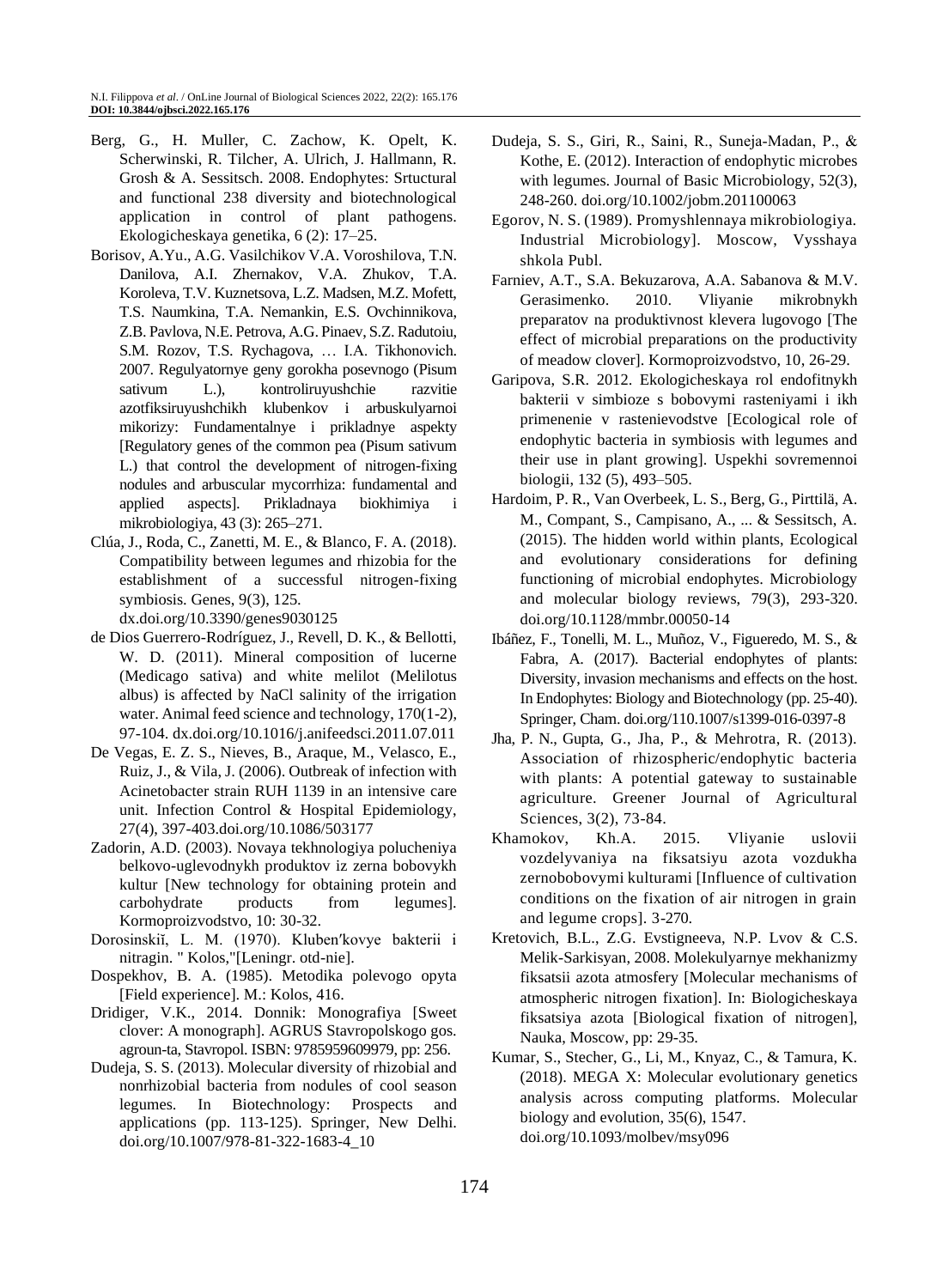- Kurkin, N.S., 2003. Produktivnost donnika dvuletnego zheltogov zavisimosti ot priemov vozdelyvaniya na kashtanovykh pochvakh Saratovskogo Levoberezhya [The productivity of biennial yellow sweet clover depending on the methods of cultivation on the chestnut soils of the Saratov Left Bank]. Abstract dis. ... candidate of agricultural sciences: 06.01.09, Orenburg Research Institute of Agriculture, Orenburg, Russia, pp: 28.
- Luo, K., Jahufer, M. Z. Z., Wu, F., Di, H., Zhang, D., Meng, X., ... & Wang, Y. (2016). Genotypic variation in a breeding population of yellow sweet clover (Melilotus officinalis). Frontiers in Plant Science, 7, 972[.doi.org/10.3389/fpls.2016.00972](http://dx.doi.org/10.3389/fpls.2016.00972)
- Martínez-Hidalgo, P., & Hirsch, A. M. (2017). The nodule microbiome: N2-fixing rhizobia do not live alone. Phytobiomes, 1(2), 70-82. [dx.doi.org/10.1094/PBIOMES-12-16-0019-RVW](http://dx.doi.org/10.1094/PBIOMES-12-16-0019-RVW)
- Martynov, S. P., Musin, N. N., & Kulagina, T. V. (2000). Statisticheskiy i biometriko-geneticheskiy analiz v rastenievodstve i selektsii. Paket programm AGROS, versiya, 2.
- Netrusov, A., Yegorova, M. А., & Zakharchuk, L. M. (2005). Praktikum po mikrobiologii [Practicum on Microbiology]. Moscow, Akademiya Publ.
- Novoselov, Yu.K., V.N. Kireev, G.P. Kutuzov, N.S. Karavyansky, G.D. Kharkov, M.S. Rogov, A.S. Shpakov, A.V. Kuzyutin, V.V. Rudoman, Ye.V. Klushina, Zh.A. Yartiyeva, V.V. Popkov, N.S. Shekhovtsova, I.A. Grishin, T.I. Makarova, T.S. Brazhnikova, L.A. Truzina, T.V. Prologova, V.N. Mershevaya, … A.N. Ulanov, (Compl.), 1997. Metodicheskie ukazaniya po provedeniyu polevykh opytov s kormovymi kulturami [Guidelines for conducting field experiments with fodder crops].
- Pandey, P. K., Singh, M. C., Singh, S. S., Kumar, A. K., Pathak, M. M., Shakywar, R. C., & Pandey, A. K. (2017). Inside the plants: Endophytic bacteria and their functional attributes for plant growth promotion. Int. J. Curr. Microbiol. Appl. Sci, 6(2), 11-21. doi.org/10.1155/2015/580510
- Posypanov, G.S., 1991. Metody izucheniya biologicheskoi fiksatsii azota vozdukha: Spravochnoe posobie [Methods for studying the biological fixation of air nitrogen: A reference guide]. Agropromizdat, Moscow. ISBN: 510002710X, pp: 300.
- Rumyantseva, M.L. 2019. Klubenkovye bakterii: Perspektivy monitoringa simbioticheskikh svoistv i stressoustoichivosti s ispolzovaniem geneticheskikh markerov (obzor) [Nodule bacteria: Prospects for monitoring symbiotic properties and stress resistance using genetic markers (review)].

Selskokhozyaistvennaya biologiya, 54 (5), 847-862. [doi.org/10.15389/agrobiology.2019.5.847rus](https://doi.org/10.15389/agrobiology.2019.5.847rus)

Rumyantseva, M.L., M.E. Vladimirova, V.S. Muntyan, G.V. Stepanova, A.S. Saksaganskaya, A.P. Kozhemyakov, A.G. Orlova, A. Vesker & B.V. Simarov. 2019. Vysokoeffektivnye shtammy klubenkovykh bakterii lyutserny (*Medicago varia*  L.): Molekulyarno-geneticheskaya kharakteristika i ispolzovanie v sopryazhennoi selektsii [Highly efficient strains of alfalfa nodule bacteria (Medicago varia L.): Molecular and genetic characterization and use in coupled breeding]. Selskokhozyaistvennaya biologiya, 54 (6): 1306-1323.

[doi.org/10.15389/agrobiology.2019.6.1306rus](https://doi.org/10.15389/agrobiology.2019.6.1306rus)

Santoyo, G., G. Moreno-Hagelsieb, M. Orozco-Mosquedo & R. Bernard. 2016. Plant growthpromoting bacterial endophytes. Microbiological Research, 183, 92–99.

[doi.org/10.1016/j.micres.2015.11.008](https://doi.org/10.1016/j.micres.2015.11.008)

- Shatskii, I.M., G.V. Stepanova and K.P. Ledovskaya. 2010. Nakoplenie biologicheskogo azota i urozhainost lyutserny izmenchivoi na chernozeme obyknovennom i dernovo-podzolistykh pochvakh [Accumulation of biological nitrogen and yield of variegated alfalfa on ordinary chernozem and sodpodzolic soils]. Kormoproizvodstvo, 11: 25-28.
- Shtark, O.Yu., T.N. Danilova, T.S. Naumkina, A.G. Vasilchikov, V.K. Chebotar, A.E. Kazakov, A.I. Zhernakov, T.A. Nemankin, N.A. Prilepskaya, A.Yu. Borisov & I.A. Tikhonovich. 2006. Analiz iskhodnogo materiala gorokha posevnogo (Pisum sativum L.) dlya selektsii sortov s vysokim simbioticheskim potentsialom i vybor parametrov dlya ego otsenki [Analysis of the initial material of the seed pea (Pisum sativum L.) for the selection of varieties with high symbiotic potential and the choice of parameters for its assessment]. Ekologicheskaya genetika, 4 (2), 22-28.
- Smurygin, M. A., Novoselov, A. S., Konstantinova, A. K., Rubczov, M. I., Filimonov, M. A., Bekhtin, N. S., ... & Cheprasova, S. N. (1985). Metodicheskie ukazaniya po selekczii mnogoletnikh trav.
- Sorokin, O. D. (2004). Prikladnaya statistika na komp'yutere. Krasnoobsk: RPO SO RASKhN.
- Stoinier, R., E. Edelbert & Dzh. Ingrem, 1979. Mir mikrobov [The world of microbes], Vol. 3. Mir, Moscow, pp, 69.
- Tikhonovich, I.A., 2000. Sozdanie vysokoeffektivnykh mikrorastitelnykh sistem [Creation of highly efficient micro-vegetative systems]. Sel'skokhozyaystvennaya biologiya, 1, 28-33.
- Timoshkin, O.A. & Timoshkina, O.Yu. (2016). Donnik volosistyi (*Melilotus hirsutus* Lipsky.). Adaptivnaya tekhnologiya vozdelyvaniya v lesostepi Srednego Povolzhya: Monografiya [Hairy sweet clover (Melilotus hirsutus Lipsky.). Adaptive cultivation technology in the forest-steppe of the Middle Volga region: A monograph]. RIO PGSKhA, Penza. ISBN: 9785943388194, pp: 272.